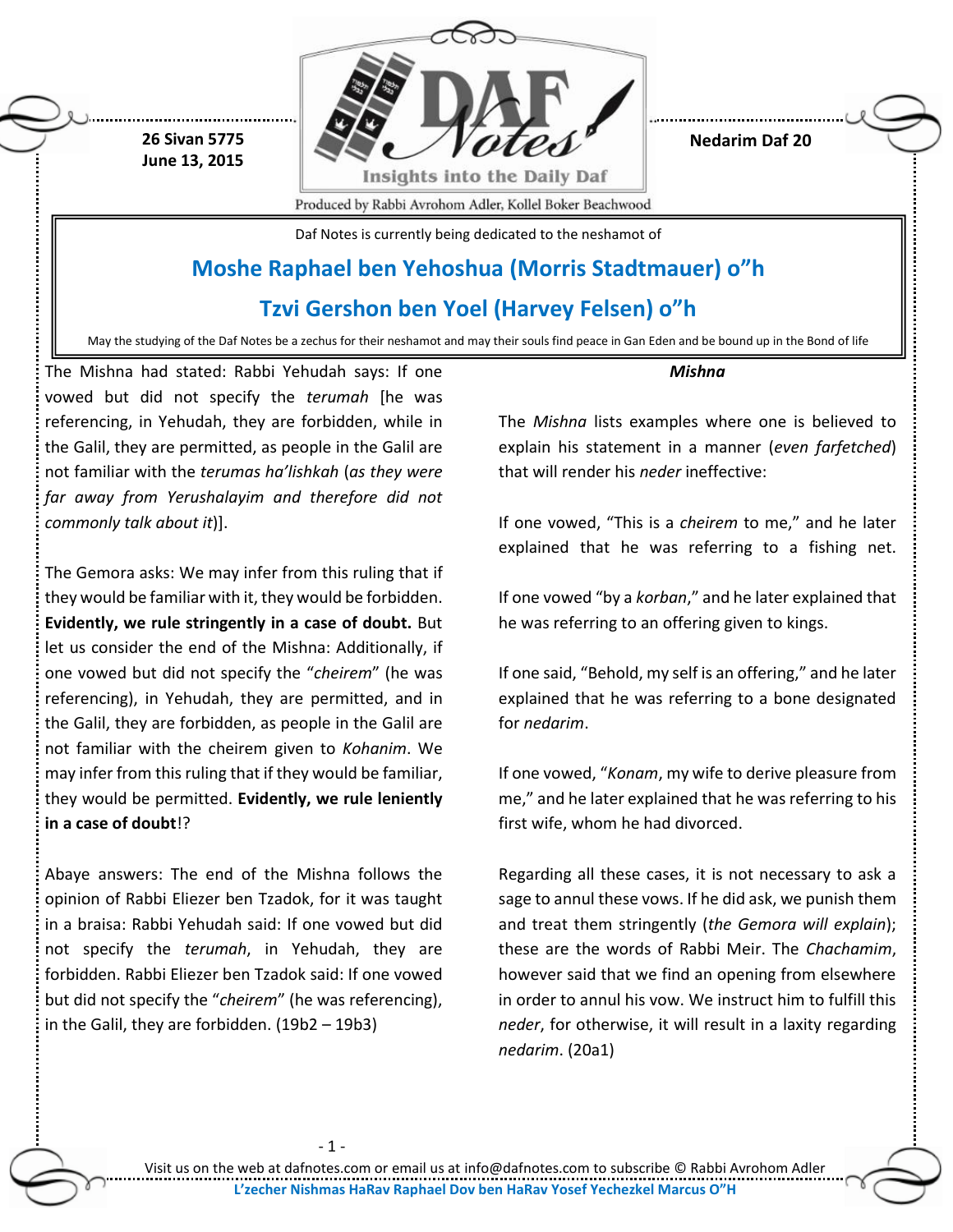

### *We Punish him and Treat him Stringently*

The *Gemora* asks an apparent contradiction in the *Mishna* itself: First, the *Mishna* states that it is not necessary to ask a sage to annul these vows. But then the *Mishna* teaches us that if he did ask, we punish them and treat them stringently! (*Should he go to the sage or not?*)

Rav Yehudah answers: The following is what the *Mishna* is teaching us: If a Torah scholar made any of these vows, it is not necessary to ask a sage to have them annulled (*since his explanation is believed although it is farfetched*). However, if an ignorant person (*who lacks credibility*) comes to the sage, we punish him and treat him stringently.

The *Gemora* explains: We treat him stringently in the sense that the sage does not annul this vow based upon regret (*but rather, only through an opening; it is fairly easy to annul a vow by saying that the vower regrets the fact that he made this neder; an opening, on the other hand, is not so simple, for we must say that if the vower would have been aware of the ramifications of the neder, he would not have made the neder in the first place*).

The *Gemora* asks: What does it mean that we punish him?

The *Gemora* cites a *braisa*: If one vowed to become a *nazir* and then violated his vow, we do not become involved with his case unless he observes his vow for the same amount of days that he had violated it; this is the view of Rabbi Yehudah. Rabbi Yosisaid: This applies only to a short *nezirus* (*thirty days*); but in the case of a long period of *nezirus*, thirty days is sufficient (*if he had vowed to be a nazir for a hundred days, violated his vow* 

*for fifty days, and then desired to be released, it is enough to observe thirty days only, and then he may be released*). (*This is what the Mishna meant that we punish him.*)

Rav Yosef said: Since the Rabbis have decreed that we do not become involved with his case, if a *Beis Din* does attend to it before the allotted amount of time, it has not act properly.

Rav Acha bar Yaakov said: That *Beis Din* is excommunicated. (20a1 – 20a2)

#### *Matters that can Lead to Sin*

The Mishna had stated: The *Chachamim*, however said that we find an opening [from elsewhere in order to annul his vow. We instruct him to fulfill this *neder*, for otherwise, it will result in a laxity regarding *nedarim*].

The *Gemora* cites a *braisa*: You should not make a practice of vowing, for ultimately you will transgress in the matter of oaths; and do not frequent an ignorant person, for eventually he will provide you with produce that is *tevel* (*food that terumos and ma'asros were not separated from it*); and do not associate with an ignorant *Kohen*, for eventually he will give you *terumah* to eat; and do not converse excessively with women, as this will ultimately lead you to acts of lewdness.

Rav Acha the son of Rabbi Yoshiah said: One who gazes at women will eventually come to sin, and one who looks even at a woman's heel will have children lacking good character. Rav Yosef said: This applies even to one's own wife when she is a *niddah*. Rabbi Shimon ben Lakish said: The "heel" that is stated in the *braisa* is referring to the woman's *ervah* (*genitalia*), which is directly opposite the heel.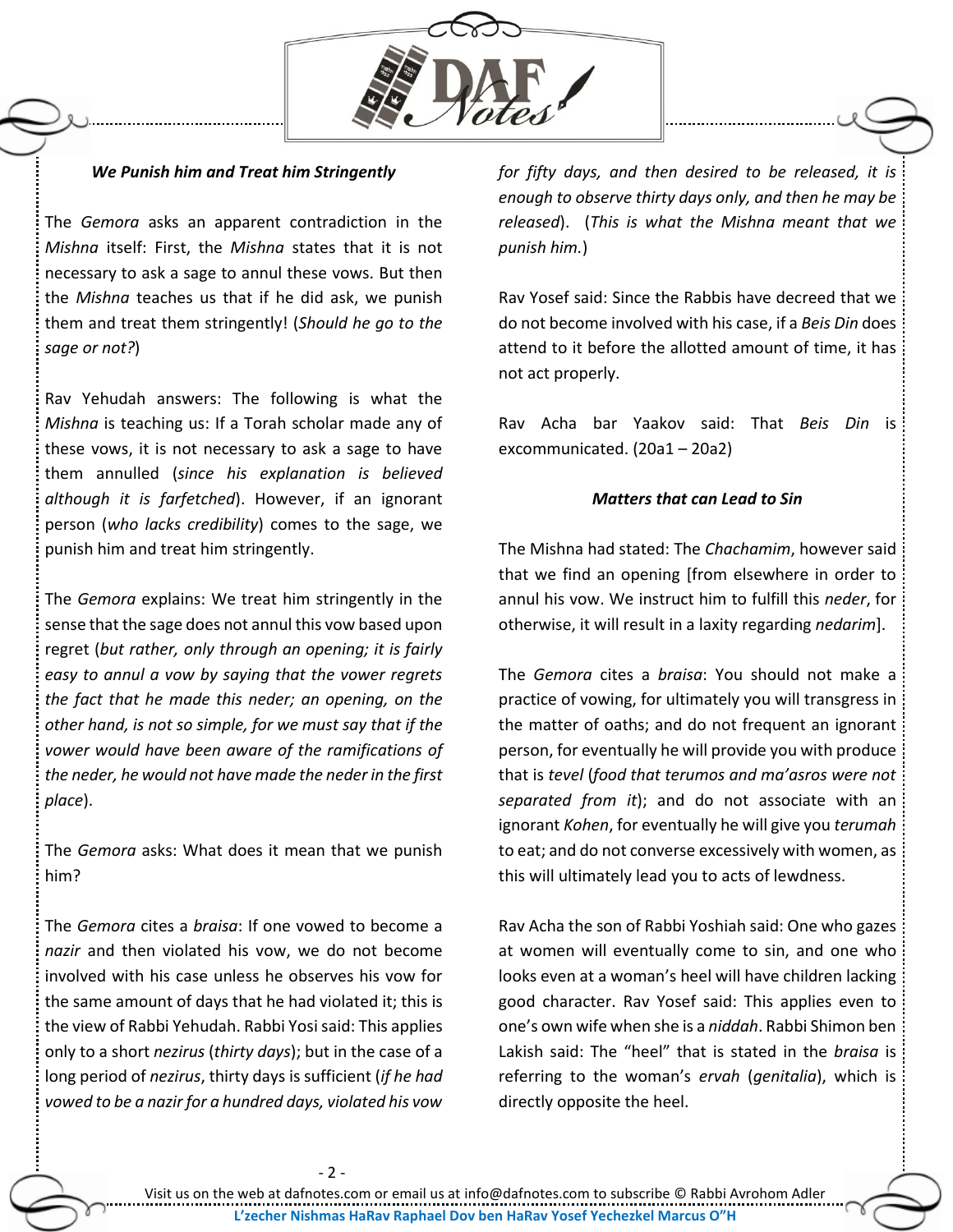

It was taught in a *braisa*: It is written [Shmos 20:17]: *And Moshe said to the people, "Fear not, for God has come in order to exalt you, and in order that His awe shall be upon your faces, so that you shall not sin.*" This is referring to shame (*where a sense of shame is said to be one of the characteristics of the Jew; this came about because of what they experienced at the Revelation*). *So that you shall not sin* teaches us that shame leads to fear of sin. Hence it was said that it is a good sign if a man possesses the characteristic of shamefacedness. Others say: One who is bashful will not easily sin; and regarding one who is not shamefaced, it is certain that his ancestors were not present at Mount Sinai. (20a3 – 20a4)

#### *Conversing During Cohabitation*

Rabbi Yochanan ben Dehavai said: The ministering angels told me four things: People are born lame because they (*their parents*) overturned their table (*i.e., practiced unnatural cohabitation; when the wife turned away from her husband during cohabitation; cohabitation in which the wife is on top of the husband*); there are mute people because they kiss "that place" (*the woman's ervah*); there are deaf people because they converse during cohabitation; there are blind people because they look at "'that place."

The *Gemora* asks: But this contradicts the following: Imma Shalom (*Rabbi Eliezer's wife*) was asked, "Why are your children so beautiful?" She answered, "It is because my husband 'converses' (*cohabits*) with me neither at the beginning of the night nor at the end of the night (*a time that other women are in the street and he was concerned that he might think of them*); but only at midnight. And when he 'converses,' he uncovers a handbreadth and covers a hand breadth (*he* 

*was otherwise clothed*), and is as though he were compelled by a demon (*in terms of speed*). And when I asked him, what is the reason for this? He replied, It is in order that I may not think of another woman, lest my children would be as *mamzeirim*. (*It would seem that they were conversing during cohabitation!?*)

The *Gemora* answers: There is no difficulty: This refers to conjugal matters(*this is permitted in order to put the woman in a proper state of mind*); the other refers to other matters. (20a4 – 20b1)

#### *Improper Methods*

Rabbi Yochanan said: The above is the view of Rabbi Yochanan ben Dehavai (*who said that people are born lame because they overturned their table*); but our Sages said: The *halachah* is not as Rabbi Yochanan ben Dehavai, but a man may do whatever he pleases with his wife during cohabitation. A parable to this is meat which comes from the butcher's store: It may be eaten salted, roasted, cooked or stewed. And so it is with fish from the fishmonger.

Ameimar said: Who are the 'ministering angels?' They are the Rabbis. For should you maintain it literally, why did Rabbi Yochanan say that the *halachah* does not follow Rabbi Yochanan ben Dehavai? Wouldn't the angels know more about the formation of the fetus than we? And why are they referred to as 'ministering angels?' It is because they are as distinguished from the rest of the people just as the ministering angels.

A woman once came before Rebbe and said, "Rebbe! I set the table before my husband, but he overturned it." Rebbe replied: "My daughter! The Torah has permitted you to him; what then can I do for you?"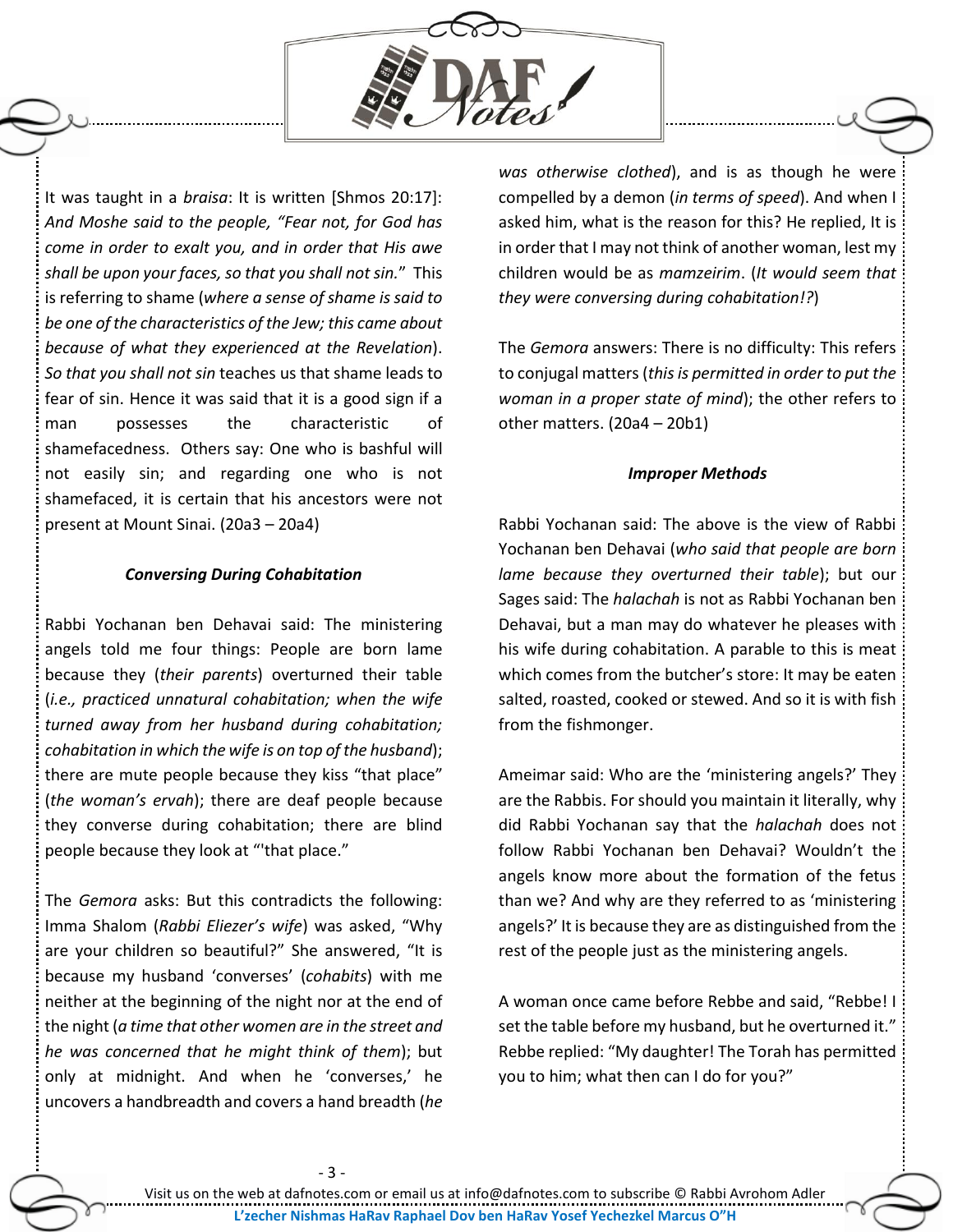

A woman once came before Rav and complained. "Rebbe! I set the table before my husband, but he overturned it." Rav replied, "Why does this differ from the manner in which one may eat a fish?"

Scripture writes [Bamidbar 15:39]: *And you shall not follow your heart*. From here Rebbe said: One should not drink from this cup and have his mind on a different cup (*one should not think of another woman during cohabitation*).

Ravina said: This *halachah* is true even if both women are his wives.

It is written [Yechezkel 20:38]: *And I will select from among you the rebels and those that transgress against me*. Rabbi Levi said: This refers to children of people belonging to the following nine categories: children of fear (*if the husband cohabits with his wife even when she doesn't want to*) and children of a violated woman (*he forced himself upon his wife*); children of a hated wife; children of an excommunicated parent; children of a woman mistaken for another (*he cohabited with one wife thinking she was his other wife*); children of strife; children of intoxication; children of a wife whom the husband decided to divorce; children of a mingling women (*such that the true father cannot be determined*); children of a brazen woman.

The *Gemora* asks: But that is not so? For did not Rabbi Shmuel bar. Nachmeini say in the name of Rabbi Yonason: One who is summoned to his marital duty by his wife will have children such as were not to be found even in the generation of Moshe?

The *Gemora* answers: It is virtuous only when the wife acts in a pleasing manner (*but not when she demands brazenly*). (20b1 – 20b4)

WE SHALL RETURN TO YOU, VE'EILU MUTARIN

# **INSIGHTS TO THE DAF**

### *The Children of Yaakov and Leah*

The *Gemora* states: It is written [Yechezkel 20:38]: *And I will select from among you the rebels and those that transgress against me*. Rabbi Levi said: This refers to children of people belonging to the following nine categories (*the children will be adversely effected when they are born from such a union*): Children of fear (*if the husband cohabits with his wife even when she doesn't want to*) and children of a violated woman (*he forced himself upon his wife*); children of a hated wife; children of an excommunicated parent; children of a woman mistaken for another (*he cohabited with one wife thinking she was his other wife*); children of strife; children of intoxication; children of a wife whom the husband decided to divorce; children of a mingling women (*such that the true father cannot be determined*); children of a brazen woman.

The commentators ask from our forefather Yaakov: Cohabiting with Leah on their wedding night should have been forbidden based upon our *Gemora*? Firstly, Yaakov thought that she was Rachel! Our *Gemora* states that a union with a woman who was mistaken for another can produce degenerate children! Secondly, the Torah describes Leah as being hated. How then could Yaakov cohabit with her? Furthermore, the Ramban cites a Medrash that Yaakov hated Leah for colluding with her father and for not informing him who she truly was on her wedding night. The Medrash states: Once Yaakov saw that Leah tricked her sister, he